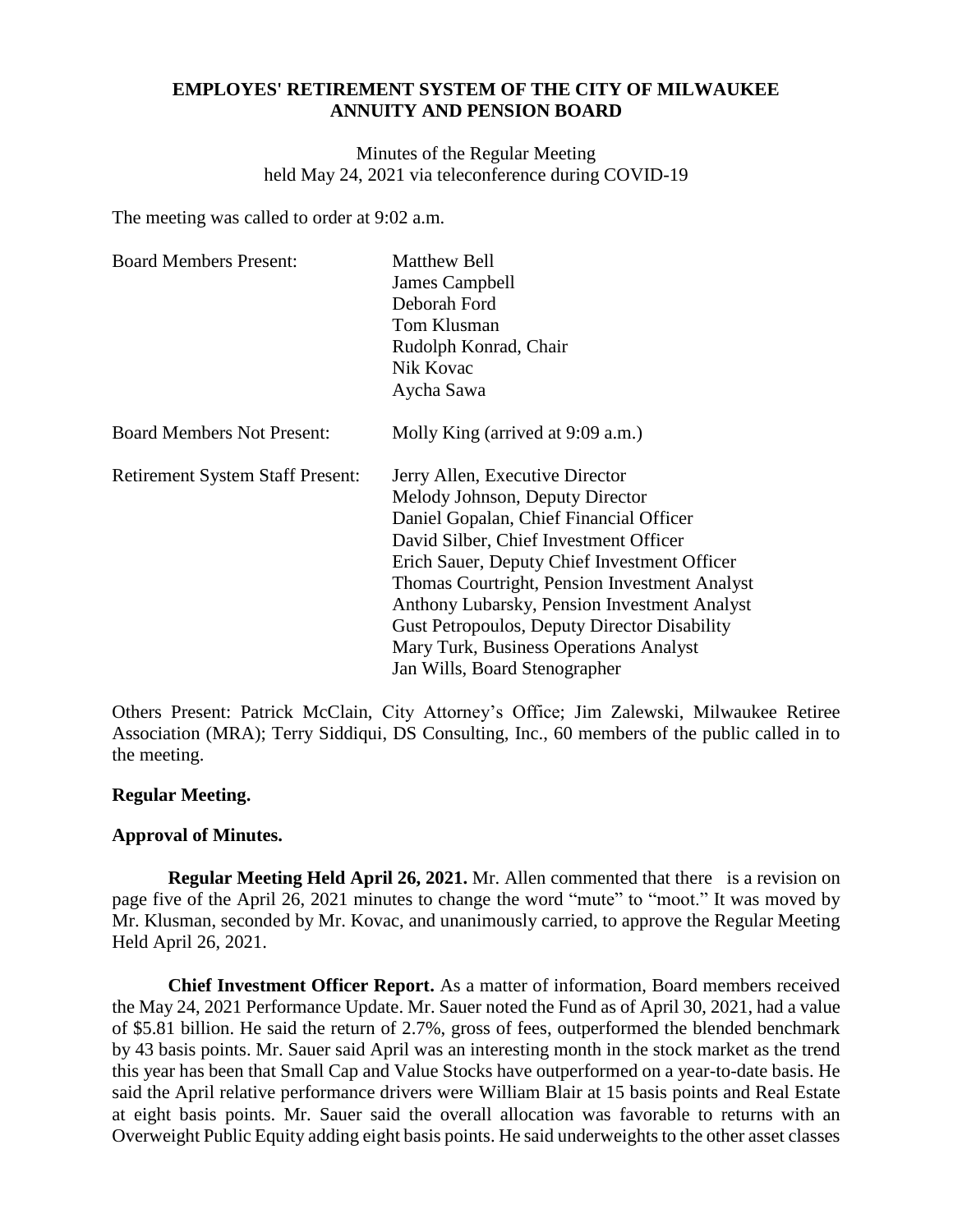added smaller amounts and helped as well. He said with large growth leading the way, the Fund's intentional biases to Small and Value detracted this month, although they have been favorable year to date. Mr. Sauer stated as of May 20, the Fund return is up 0.8% and the year-to-date return is 7.1%, net of fees. He noted the Fund's approximate value is \$5.86 billion and 13 out of the Fund's 16 mandates are outperforming year to date, net of fees. Mr. Sauer said Public Equity, Fixed Income, and Absolute Return asset classes, along with the Total Fund, are exceeding their respective benchmarks year to date, net of fees. He commented that year to date the Fund has generated investment gains of \$396.0 million, paid benefits and expenses of \$154.2 million and received contributions of \$85.6 million. Mr. Sauer said the monthly withdrawals for April were \$8 million from DFA US Small Cap Value, \$7 million from MFS, \$6 million from BlackRock Russell 1000 Value, \$6 million from DFA Large Cap Value, \$4 million each from AQR and Brandes.

#### **New Business.**

**Retirements, Death Claims, and Refunds (April).** Mr. Allen presented the following activity for the month of April 2021.

| <b>Active Death Benefits reported</b>          | \$0.00       |
|------------------------------------------------|--------------|
| Deferred Death                                 | \$35,143.13  |
| <b>Ordinary Death Benefits reported</b>        | \$39,353.22  |
| Retired Death Benefits reported                | \$15,387.70  |
| Survivor Death – Termination Benefits reported | \$16,316.21  |
| Refund of Member Contributions paid            | \$127,249.76 |

It was moved by Mr. Campbell, seconded by Mr. Bell, and unanimously carried, to approve the Retirements, Death Claims, and Refunds (April).

### **Conference Requests – May 2021 Board Meeting.**

| Matthew Bell           | NCPERS Financial, Actuarial, Legislative & Legal (FALL) |
|------------------------|---------------------------------------------------------|
|                        | Conference                                              |
| Sponsor:               | <b>NCPERS</b>                                           |
| Location:              | Scottsdale, AZ                                          |
| Date:                  | September 26-28, 2021                                   |
| <b>Estimated Cost:</b> | \$2,400.00                                              |
|                        |                                                         |

Mr. Campbell also requested to attend the NCPERS Financial, Actuarial, Legislative & Legal (FALL) Conference in Scottsdale, AZ at a cost of \$2,400.00.

It was moved by Ms. Ford, seconded by Ms. Sawa, and unanimously carried, to approve the Conference Requests – May 2021 Board Meeting.

Ms. King arrived at 9:09 a.m.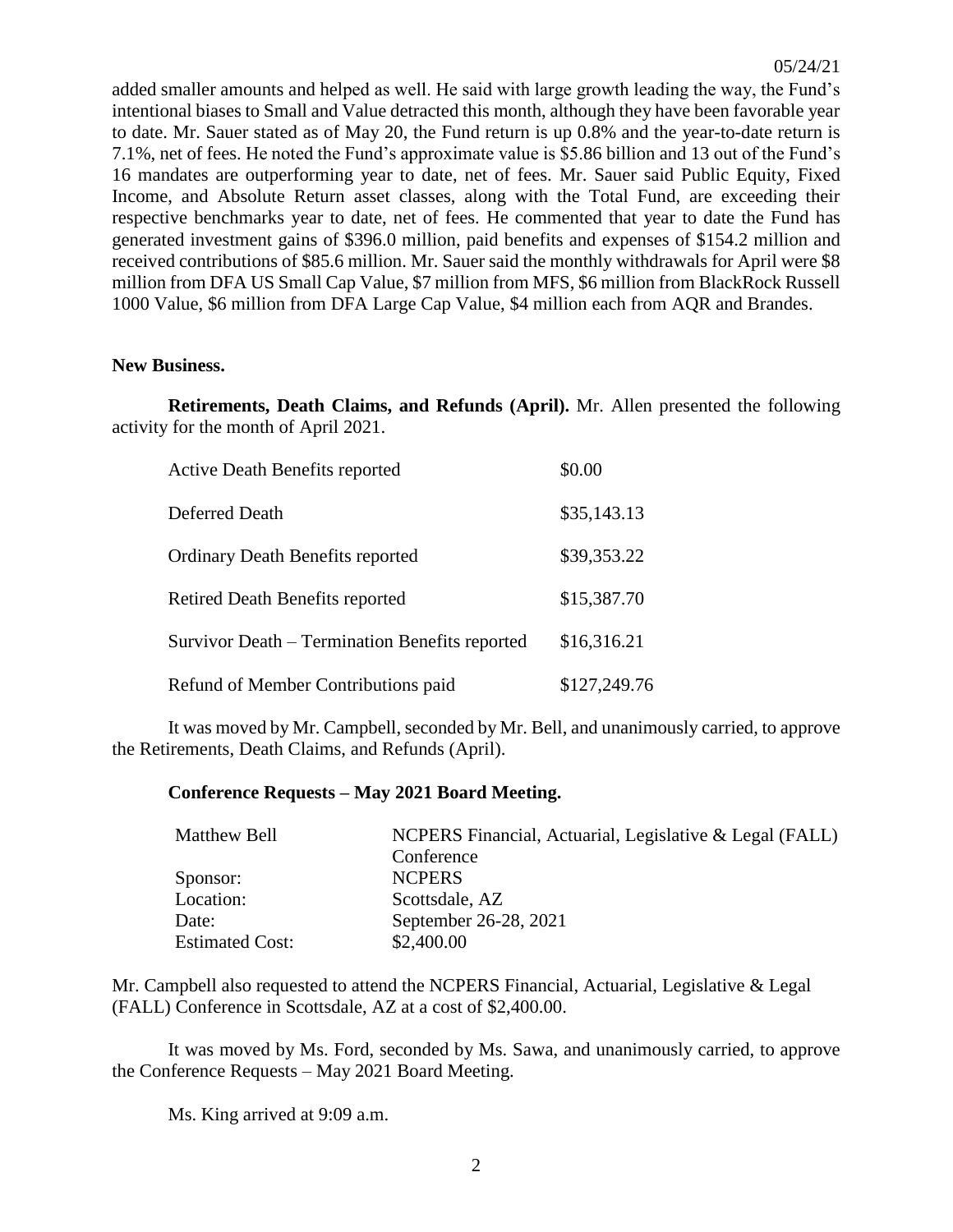## **Medical Reports.**

**All Duty & Ordinary Disability Applications & Re-examinations (May).** Staff presented certifications (May 2021) of the Fire and Police Medical Panel Physicians and the Medical Council relative to Duty & Ordinary Disability Retirement benefits as follows:

| $Police - Re-examinations - Duty$     | Recommendation |
|---------------------------------------|----------------|
| Angel Alderman                        | Approval       |
| Alejandro Arce                        | Approval       |
| <b>John Fredericks</b>                | Approval       |
| <b>Jason Mucha</b>                    | Approval       |
| $Fire - Re-examination - Duty$        | Recommendation |
| Denise Bekeris                        | Approval       |
| <b>Robert Bresette</b>                | Approval       |
| <b>Patrick Norton</b>                 | Approval       |
| $Police - Re-examinations - Ordinary$ | Recommendation |
| Ruby Esqueda                          | Approval       |
| Katrina Warren                        | Approval       |
| $GC - New Applications - Ordinary$    | Recommendation |
| Tarji Heard                           | Approval       |
| <b>Jeffrey Granberry</b>              | Approval       |
| $GC - Re-examinations - Duty$         | Recommendation |
| Rosa Colin                            | Approval       |
| $GC - Re-examinations - Ordinary$     | Recommendation |
| Phillip Holidy                        | Approval       |
| <b>Chara Morris</b>                   | Approval       |
| Ajamu Nosakhere                       | Approval       |
| Debra Tabaka                          | Approval       |

It was moved by Mr. Campbell, seconded by Mr. Bell, and unanimously carried, to approve the Duty & Ordinary Disability Applications & Re-examinations.

**Disability Findings – Alexis David Acosta.** Mr. Konrad presented the findings submitted by Hearing Examiner Wasielewski who concluded in his decision, "Based upon the foregoing, I recommend approval of the Annuity and Pension Board Decision denying Disability Retirement Benefits due to malingering with respect to the PTSD and Severe Depressive Disorders. As to the Alcohol Use Disorder, I recommend approval of the Annuity and Pension Board Decision denying Disability Retirement Benefits because Mr. Acosta is not permanently and totally disabled and unable to perform the duties of a police officer."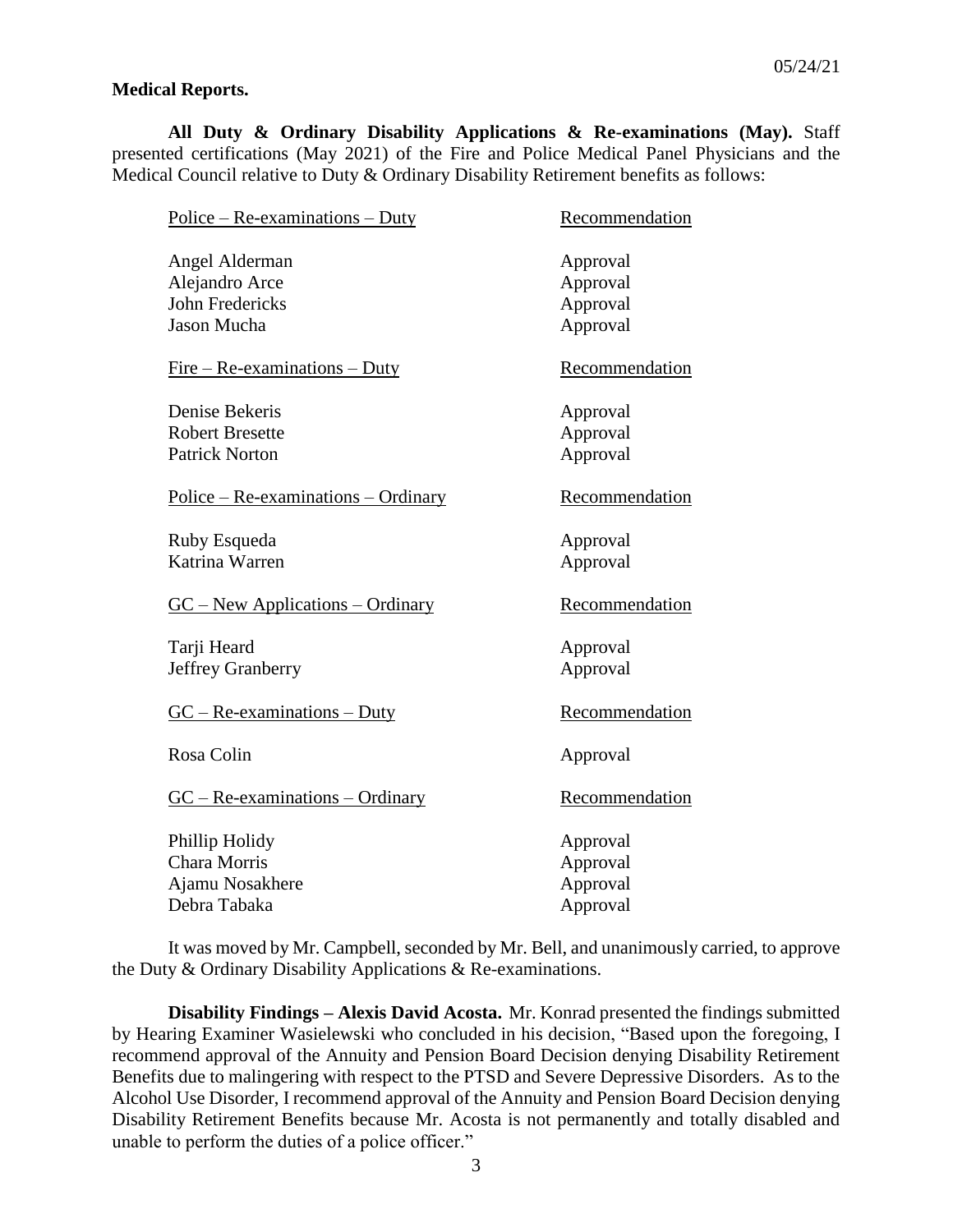Mr. Campbell stated for the record that Mr. Acosta started in the police department as a police aide at 18 or 19 years of age and worked in the same unit as himself. Mr. Campbell said that some years later when the shooting happened at Children's Hospital, he was the first detective to respond being one of the detectives for that case. Mr. Campbell noted he secured a confession from the gunman in the incident who had pointed a gun at Mr. Acosta. Mr. Campbell commented that he met with the prosecution and testified against the suspect. He said he saw how the incident affected Mr. Acosta and how it changed him. Mr. Campbell said he had personal involvement in this and had spoken to him about the incident and how it affected him. Mr. Campbell remarked that he would not be able to separate his personal involvement from any decision involving this case and asked to abstain from any vote or any action regarding Mr. Acosta.

Mr. Konrad then asked for a motion. It was moved by Mr. Klusman, seconded by Ms. Ford, to accept the recommendations of Hearing Examiner Wasielewski. The motion prevailed by the following roll call vote: AYES: Mses. Ford, King, Sawa; Messrs. Bell, Klusman, Konrad, Kovac. NOES: None. ABSTENTION: Mr. Campbell.

#### **Unfinished Business.**

**Pending and Legal Opinions and Service Requests Report.** As a matter of information, Board members received Mr. McClain's Pending Legal Opinions and Service Requests Report. Mr. McClain noted the City Attorney's Office is fairly well caught up on assignments from the Board. Mr. Allen thanked Mr. McClain for his and his colleagues diligent work.

**Pending Legislation Report.** As a matter of information, Board members received the Pending Legislation Report. Staff said there were no new items to report.

**Executive Director's Report – Inventory of ERS Projects.** As a matter of information, Staff presented a report on the ERS projects and updated the Board on ERS activities, a copy of which is on file with the ERS.

**Annuity & Pension Board Discretion Relating to Plan Sponsor Efforts to Seek State Legislation Relating to Employer Contributions.** Mr. Klusman said he had requested this item at the last meeting and it can be taken off now. Mr. Klusman stated he appreciated Mr. Kovac's work on file 210076.

Mr. Konrad advised that the Annuity and Pension Board may vote to convene in closed session on the following item as provided in Section 19.85(1)(f), Wisconsin State Statutes, for considering financial, medical, social or personal histories or disciplinary data of specific persons, preliminary consideration of specific personnel problems or the investigation of charges against specific persons except where par. (b) applies which, if discussed in public, would be likely to have a substantial adverse effect upon the reputation of any person referred to in such histories or data, or involved in such problems or investigations.

## **Request by DDR Beneficiary to Waive Annual Re-Examinations by the Medical Panel pursuant to City of Milwaukee Charter Ordinance 36-05-3.c-1-b.**

It was moved by Mr. Campbell and seconded by Ms. King to convene in closed session. The motion prevailed by the following roll call vote. AYES: Mses. Ford, King, Sawa; Messrs. Bell, Campbell, Klusman, Kovac, and Konrad. NOES: None.

The meeting convened in closed session at 9:28 a.m.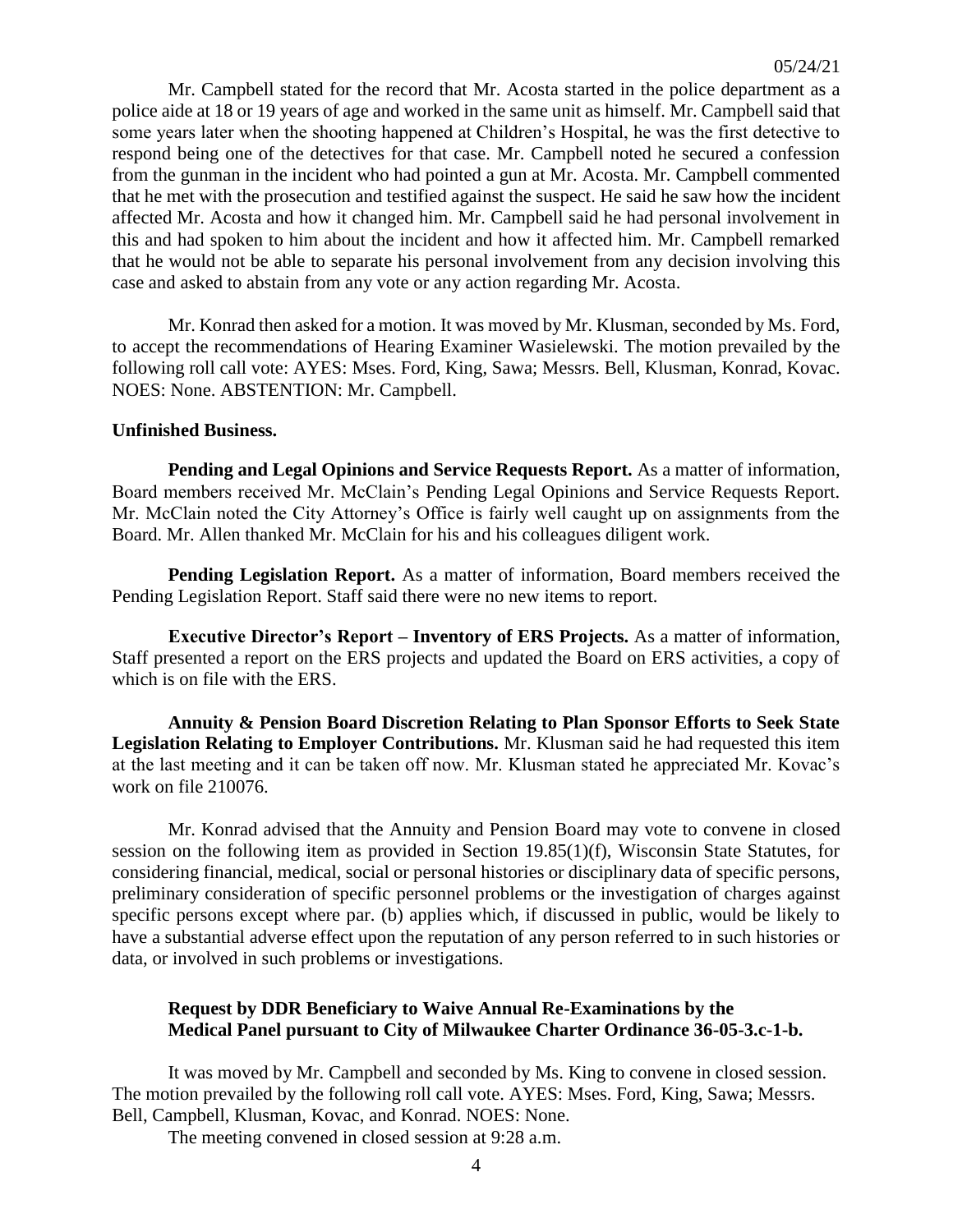The meeting reconvened in open session at 10:16 a.m.

Mr. Konrad said the matter before the Board is a response to a request to waive the re-examinations by a duty disability beneficiary and that the request is referred to the Medical Council as the Board's advisor pursuant to Chapter 36 to give their opinion to a reasonable degree of medical certainty based on the medical records available whether the duty disability beneficiary has any potential for improvement in his condition such that continued medical reexaminations are appropriate to determine his continued inability to engage in gainful employment of any sort. . Accordingly, staff would be directed to formulate questions for the Medical Counsel that incorporates those concepts and closely tracks the language of Chapter 36.

Mr. Konrad asked if there was a motion to direct the Staff as he outlined. Mr. Klusman noted the item on the agenda is a request for an annual re-exam waiver. Mr. Klusman stated he wanted to make a motion to deny the request for a waiver from the annual re-exam requirement. Mr. Konrad said he did not make a motion but was restating what he thought was the sense of the Board.

Mr. Konrad asked for Mr. Klusman's motion. It was moved by Mr. Klusman to deny the request for a waiver from the annual re-examination requirement. Mr. Konrad asked twice for a second to the motion. Mr. Konrad noted the motion failed due to a lack of a second. Mr. Konrad asked if there were any other motions. Mr. Bell said he agreed with how subsection E. was written. Mr. Konrad said the request could be granted or denied or the request could be sent to the Medical Panel for guidance on how to deal with the request. He said at a later meeting, the Board could vote on the request. Ms. King said she would make a second to deny the request. Mr. Kovac asked if there were another motion coming to include this motion or would this motion preclude the next motion. Mr. Konrad stated if this motion passes which would deny the request, it would be the end of the matter. Mr. Kovac said this motion could be objected to and another motion could be made. Mr. Konrad stated that would be correct. Mr. Kovac remarked that he would object to the motion. Mr. Konrad asked for a roll call on the motion to deny the waiver. The motion failed by the following roll call vote. AYES: Mr. Klusman. NOES: Messrs. Bell, Campbell, Kovac, and Konrad; Ms. Sawa. ABSTENTION: Mses. Ford, King.

Mr. Campbell made a motion to refer this to the Medical Council under the terms Mr. Konrad described earlier. It was moved by Mr. Campbell and seconded by Mr. Bell, to refer to the request to the Medical Council to advise the Board whether or not the re-examinations should be continued as outlined earlier in Mr. Konrad's initial remarks. The motion prevailed by the following roll call vote: AYES: Mses. Ford, King, Sawa; Messrs. Bell, Campbell, Kovac, and Konrad. NOES: Mr. Klusman.

# **Informational.**

The following is a list of informational items:

Please be advised that the Annuity and Pension Board may vote to convene in closed session on the following item (1)), as provided in Section 19.85(1)(g), Wisconsin State Statutes, to confer with legal counsel concerning strategy to be adopted by the body with respect to litigation in which it is or is likely to become involved. The Board may then vote to reconvene in open session following the closed session.

1) Pending Litigation Report.